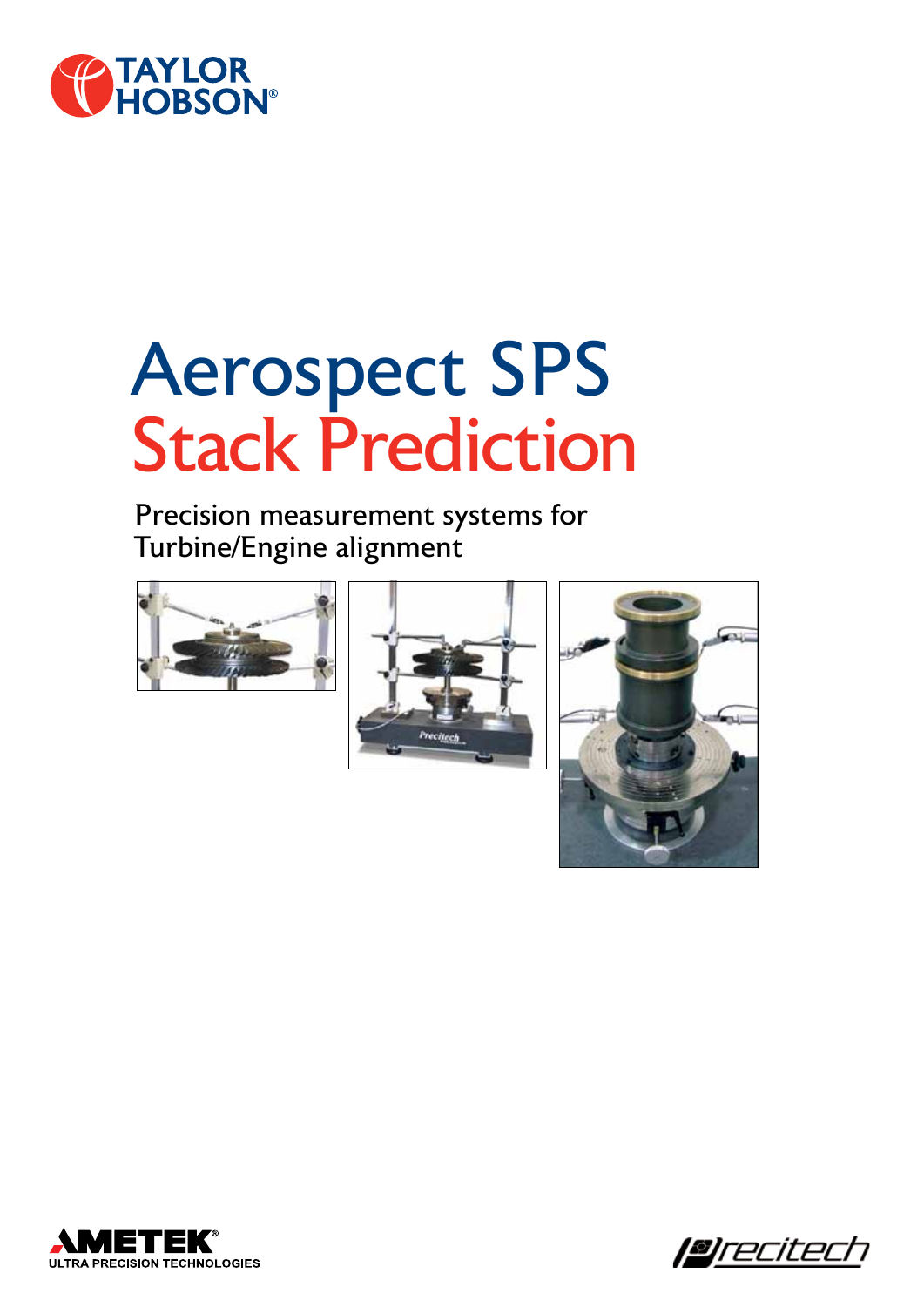## Aerospect SPS 1000L Specification

| General                  |                                    |                                                                     | <b>SPS 1000L</b>                                                            |                                   |
|--------------------------|------------------------------------|---------------------------------------------------------------------|-----------------------------------------------------------------------------|-----------------------------------|
| Post Height:             |                                    | 1196 mm (48 in) optional 1524 mm (60 in)                            | Low Profile Measurement<br>and Stacking System.                             |                                   |
| Arm Length:              |                                    | 457 mm and 610 mm (18 in and 24 in)<br>optional 762 mm (30 in)      | Convenient working height<br>for most medium thrust<br>commercial turbines. |                                   |
| Granite:                 |                                    | 1524 x 609.6 x 203.2 mm thick<br>$[60 \times 24 \times 8]$ in thick |                                                                             |                                   |
| Worktable Height:        |                                    | 584 mm (23 in)                                                      |                                                                             |                                   |
| Machine Weight:          |                                    | 790 kg (1740 lbs)                                                   |                                                                             |                                   |
| <b>Air Bearing</b>       |                                    |                                                                     |                                                                             | <b>Tecile</b>                     |
| Load Capacity:           |                                    | 454 kg (1000 lbs)                                                   |                                                                             |                                   |
| Radial/Axial accuracy:   |                                    | $0.125 \,\mathrm{\upmu m}$ (5 $\,\mathrm{\upmu in}$ )               |                                                                             |                                   |
|                          | Tilt Error Motion (coning):        | $< 0.025$ µm/25mm $(< 1$ µin/in]                                    | <b>Electrical</b>                                                           |                                   |
| <b>Tilt &amp; Center</b> |                                    |                                                                     | Encoder:                                                                    | 1000 line                         |
| Tilt Adjustment:         |                                    | $+/- 1^{\circ}$                                                     | Flat screen LCD Display                                                     |                                   |
| Center Adjustment:       |                                    | $+/-3$ mm $[0.125$ in                                               | Industrial Computer                                                         |                                   |
| Axis of Tilt:            |                                    | 95 mm (3.8 in) Above Worktable                                      | CE Approved                                                                 |                                   |
| Work Table Diameter:     |                                    | 455 mm (18 in)<br>optional 500 mm, 605 mm (19.6 in, 24 in)          | Printer included                                                            |                                   |
|                          | Gage Heads (4- Std, 8- optional) * |                                                                     | Power:                                                                      | 120VAC-50/60hz or 220 VAC-50/60hz |
| Cartridge Style:         |                                    | $0.375$ in OD, +/- 1 mm $[0.040$ in] travel                         | Power Consumption:                                                          | 500VA                             |
| Lever Style:             |                                    | +/- 0.30 mm (+/-0.012 in) travel                                    | Air Requirements:                                                           | Pressure: 50 - 80 psig            |
| Ultra Small:             |                                    | $+/-$ 0.25 mm $[+/ - 0.010$ in travel                               | Air Usage:                                                                  | 1.5 scfm @ 60 psig, (42 l/min)    |
|                          | Measurement resolution:            | $0.25 \,\mathrm{\upmu m}$ (10 $\,\mathrm{\upmu in}$ )               | Electrical Cabinet Weight:                                                  | 235 kg (515 lbs)                  |

\*Note: Other Gage heads available upon request